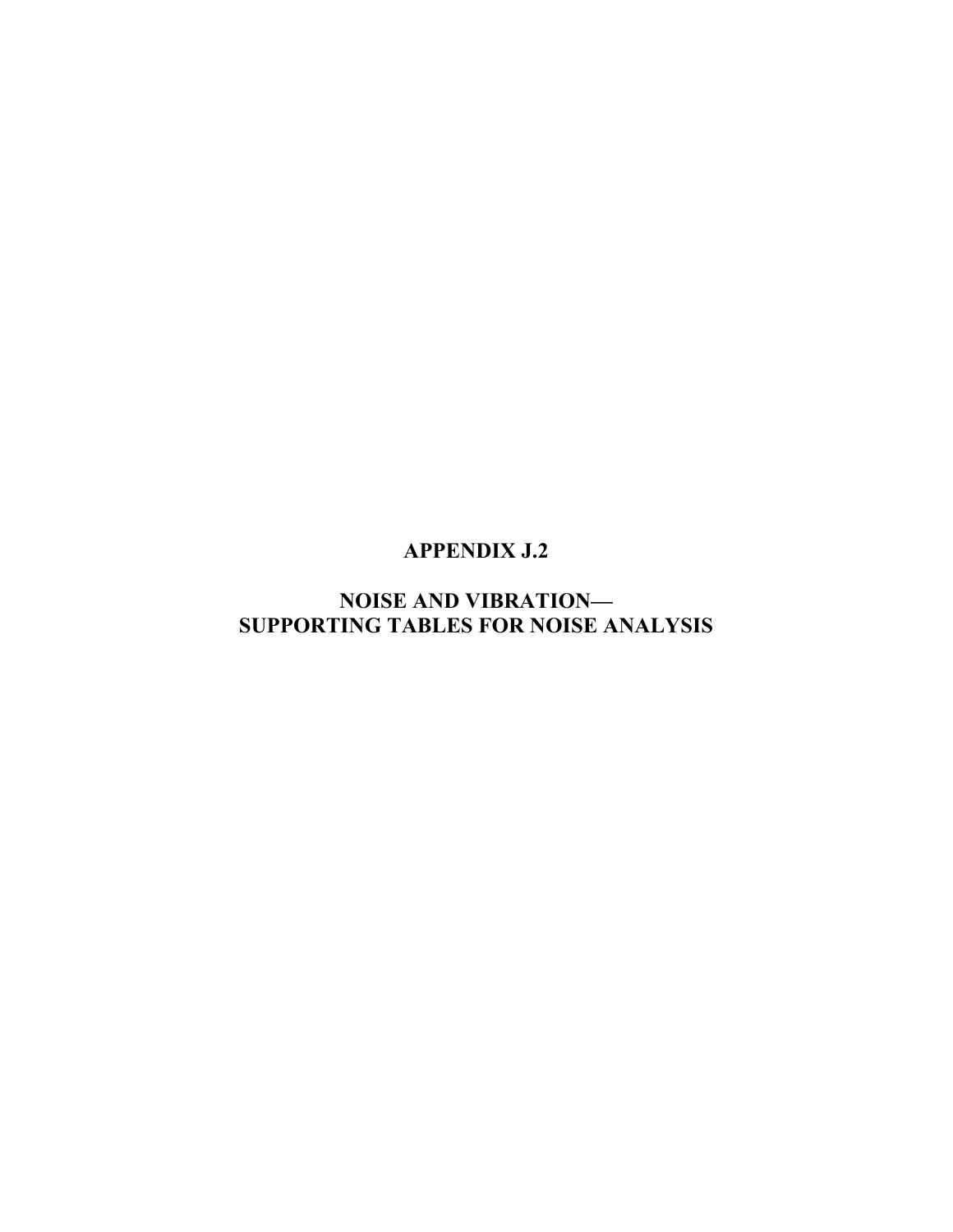#### **Table J.2-1: Vibration and Ground-borne Noise Appendix Summary of Impacts**

|            | <b>Between the</b>      | Side of       | <b>Block</b> | Category of                                        | Adjusted                              | <b>Total Noise</b> | Ground-borne                     |                            | <b>Excess over</b>            | Crossover              |
|------------|-------------------------|---------------|--------------|----------------------------------------------------|---------------------------------------|--------------------|----------------------------------|----------------------------|-------------------------------|------------------------|
|            | <b>Following Blocks</b> | <b>Street</b> | Number       | Criteria                                           | <b>Vibration Level</b>                | <b>Adjustments</b> | Noise Level                      | <b>Exceeds Threshhold?</b> | groundborne<br>noise criteria | present at<br>location |
|            |                         |               |              | 1, 2, or 3 based<br>on Manual Table 8              | VdB; Unadjusted                       | VdB; based on      | VdB; Adjusted                    | Exceeds if Vibration (Cat  | Additional                    |                        |
|            |                         |               |              | 1, used for                                        | Vibration Level +                     | Noise Path         | Vibration Level                  | 1>65, Cat2>72, Cat3>75) or | Attenuation                   |                        |
|            |                         |               |              | determining                                        | <b>Total Vibration</b><br>Adjustments | Adjustment         | <b>Total Noise</b><br>Adjustment | Noise (Cat2>35, Cat3>40)   | Required                      |                        |
|            |                         |               | 1802         | threshold level                                    |                                       |                    |                                  |                            |                               | Crossover              |
| 126<br>125 | 125<br>124              | east<br>west  | 1789         | 2<br>$\overline{\mathbf{c}}$                       | 66<br>69                              | $-30$<br>$-30$     | 36<br>39                         | Noise<br>Noise             | 1<br>4                        | Crossover              |
| 120        | 119                     | east          | 1796         | $\overline{\mathbf{c}}$                            | 72                                    | $-30$              | 42                               | Noise                      | $\overline{\mathbf{r}}$       | Crossover              |
| 119        | 118                     | west          | 1783         | $\mathbf 2$                                        | 59                                    | $-20$              | 39                               | Noise                      | 4                             | Crossover              |
| 94         | 93                      | west          | 1539         | $\overline{\mathbf{c}}$                            | 58                                    | $-20$              | 38                               | Noise                      | 3                             |                        |
| 89         | 88                      | west          | 1551         | $\mathbf 2$                                        | 57                                    | $-20$              | 37                               | Noise                      | $\mathbf 2$                   |                        |
| 89         | 88                      | east          | 1534         | $\mathbf 2$                                        | 57                                    | $-20$              | 37                               | Noise                      | $\overline{\mathbf{2}}$       |                        |
| 88         | 87                      | west          | 1533         | $\mathbf 2$                                        | 57                                    | $-20$              | 37                               | Noise                      | $\mathbf 2$                   |                        |
| 88         | 87                      | east          | 1550         | $\mathbf 2$                                        | 57                                    | $-20$              | 37                               | Noise                      | $\overline{\mathbf{2}}$       |                        |
| 87<br>87   | 86<br>86                | west<br>east  | 1532<br>1549 | $\overline{\mathbf{c}}$<br>$\overline{2}$          | 56<br>56                              | $-20$<br>$-20$     | 36<br>36                         | Noise<br>Noise             | $\mathbf{1}$<br>$\mathbf{1}$  |                        |
| 84         | 83                      | east          | 1546         | $\overline{2}$                                     | 56                                    | $-20$              | 36                               | Noise                      | $\mathbf{1}$                  |                        |
| 83         | 82                      | west          | 1528         | $\mathbf 2$                                        | 57                                    | $-20$              | 37                               | Noise                      | $\overline{\mathbf{2}}$       | Crossover              |
| 83         | 82                      | east          | 1545         | $\mathbf 2$                                        | 57                                    | $-20$              | 37                               | Noise                      | $\overline{\mathbf{2}}$       | Crossover              |
| 82         | 81                      | west          | 1527         | $\mathbf 2$                                        | 57                                    | $-20$              | 37                               | Noise                      | $\overline{\mathbf{2}}$       |                        |
| 82         | 81                      | east          | 1544         | $\overline{\mathbf{c}}$                            | 57                                    | $-20$              | 37                               | Noise                      | 2                             |                        |
| 81         | 80                      | west          | 1526         | $\overline{\mathbf{c}}$                            | 57                                    | $-20$              | 37                               | Noise                      | $\overline{\mathbf{2}}$       |                        |
| 77         | 76                      | east          | 1451         | $\overline{\mathbf{c}}$                            | 56                                    | $-20$              | 36                               | Noise                      | 1                             |                        |
| 76         | 75                      | west          | 1430         | $\mathbf 2$                                        | 56                                    | $-20$              | 36                               | Noise                      | 1                             |                        |
| 76         | 75                      | east          | 1450         | $\mathbf 2$                                        | 56                                    | $-20$              | 36                               | Noise                      | $\mathbf{1}$                  |                        |
| 75         | 74<br>74                | west          | 1429<br>1449 | $\mathbf 2$<br>$\overline{2}$                      | 66<br>67                              | $-20$<br>$-20$     | 46<br>47                         | Noise                      | 11<br>12                      | Crossover              |
| 75<br>74   | 73                      | east<br>west  | 1428         | $\overline{2}$                                     | 57                                    | $-20$              | 37                               | Noise<br>Noise             | $\mathbf 2$                   | Crossover              |
| 74         | 73                      | east          | 1448         | $\overline{2}$                                     | 57                                    | $-20$              | 37                               | Noise                      | $\overline{\mathbf{2}}$       |                        |
| 73         | 72                      | west          | 1427         | $\overline{2}$                                     | 56                                    | $-20$              | 36                               | Noise                      | 1                             |                        |
| 73         | 72                      | east          | 1447         | $\overline{2}$                                     | 56                                    | $-20$              | 36                               | Noise                      | $\mathbf{1}$                  |                        |
| 70         | 69                      | west          | 1424         | $\mathbf 2$                                        | 56                                    | $-20$              | 36                               | Noise                      | 1                             |                        |
| 70         | 69                      | east          | 1444         | $\overline{2}$                                     | 56                                    | $-20$              | 36                               | Noise                      | $\mathbf{1}$                  |                        |
| 69         | 68                      | west          | 1423         | $\mathbf 2$                                        | 57                                    | $-20$              | 37                               | Noise                      | $\overline{\mathbf{2}}$       |                        |
| 68         | 67                      | west          | 1422         | $\overline{\mathbf{c}}$                            | 67                                    | $-20$              | 47                               | Noise                      | 12                            | Crossover              |
| 67         | 66<br>65                | east          | 1441<br>1420 | $\mathbf 2$<br>$\mathbf 2$                         | 58<br>60                              | $-20$<br>$-20$     | 38<br>40                         | Noise                      | 3<br>5                        |                        |
| 66<br>64   | 63                      | west<br>east  | 1438         | $\mathbf 2$                                        | 61                                    | $-20$              | 41                               | Noise<br>Noise             | 6                             |                        |
| 59         | 58                      | west          | 1332         | $\overline{2}$                                     | 61                                    | $-20$              | 41                               | Noise                      | 6                             |                        |
| 59         | 58                      | east          | 1351         | $\mathbf 2$                                        | 59                                    | $-20$              | 39                               | Noise                      | 4                             |                        |
| 58         | 57                      | east          | 1350         | $\overline{\mathbf{c}}$                            | 59                                    | $-20$              | 39                               | Noise                      | 4                             |                        |
| 57         | 56                      | east          | 1349         | $\mathbf 2$                                        | 59                                    | $-20$              | 39                               | Noise                      | 4                             |                        |
| 56         | 55                      | west          | 1329         | $\mathbf 2$                                        | 57                                    | $-20$              | 37                               | Noise                      | $\overline{\mathbf{2}}$       | Crossover              |
| 56         | 55                      | east          | 1348         | $\mathbf 2$                                        | 68                                    | $-20$              | 48                               | Noise                      | 13                            | Crossover              |
| 55         | 54                      | west          | 1328         | $\mathbf 2$                                        | 56                                    | $-20$              | 36                               | Noise                      | 1                             |                        |
| 55<br>54   | 54<br>53                | east          | 1347         | $\overline{\mathbf{c}}$<br>$\overline{\mathbf{c}}$ | 57<br>58                              | $-20$<br>$-20$     | 37<br>38                         | Noise                      | 2<br>3                        |                        |
| 54         | 53                      | west<br>east  | 1327<br>1346 | 2                                                  | 58                                    | $-20$              | 38                               | Noise<br>Noise             | 3                             |                        |
| 52         | 51                      | west          | 1325         | $\overline{\mathbf{c}}$                            | 60                                    | $-20$              | 40                               | Noise                      | 5                             |                        |
| 50         | 49                      | west          | 1323         | $\overline{\mathbf{c}}$                            | 59                                    | $-20$              | 39                               | Noise                      | 4                             |                        |
| 47         | 46                      | west          | 1320         | $\boldsymbol{2}$                                   | 56                                    | $-20$              | 36                               | Noise                      | 1                             |                        |
| 41         | 40                      | west          | 1314         | $\boldsymbol{2}$                                   | 57                                    | $-20$              | 37                               | Noise                      | $\mathbf 2$                   |                        |
| 41         | 40                      | east          | 1333         | $\mathbf 2$                                        | 57                                    | $-20$              | 37                               | Noise                      | $\mathbf{2}$                  |                        |
| 40         | 39                      | west          | 920          | $\overline{\mathbf{c}}$                            | 69                                    | $-20$              | 49                               | Noise                      | 14                            | Crossover              |
| 40         | 39                      | east          | 945          | $\mathbf 2$                                        | 68                                    | $-20$              | 48                               | Noise                      | 13                            | Crossover              |
| 39         | 38                      | west          | 919          | $\overline{\mathbf{c}}$                            | 59                                    | $-20$              | 39                               | Noise                      | 4                             |                        |
| 39         | 38                      | east          | 944          | $\mathbf 2$<br>3                                   | 59                                    | $-20$              | 39                               | Noise                      | 4<br>$\mathbf 2$              |                        |
| 35<br>35   | 34<br>34                | east<br>west  | 940<br>915   | $\mathbf 2$                                        | 62<br>58                              | $-20$<br>$-20$     | 42<br>38                         | Noise<br>Noise             | 3                             | Crossover<br>Crossover |
| 28         | 27                      | west          | 908          | $\overline{\mathbf{c}}$                            | 56                                    | $-20$              | 36                               | Noise                      | $\mathbf{1}$                  |                        |
| 27         | 26                      | west          | 907          | $\mathbf 2$                                        | 56                                    | $-20$              | 36                               | Noise                      | $\mathbf{1}$                  |                        |
| 11         | 10                      | east          | 452          | $\mathbf 2$                                        | 64                                    | $-20$              | 44                               | Noise                      | 9                             | Crossover              |
| Pearl      | Av of Finest            | east          | 111          | $\mathbf 2$                                        | 66                                    | $-30$              | 36                               | Noise                      | $\mathbf 1$                   |                        |
| Pine       | Wall                    | west          | 39           | $\overline{\mathbf{c}}$                            | 58                                    | $-20$              | 38                               | Noise                      | 3                             | Crossover              |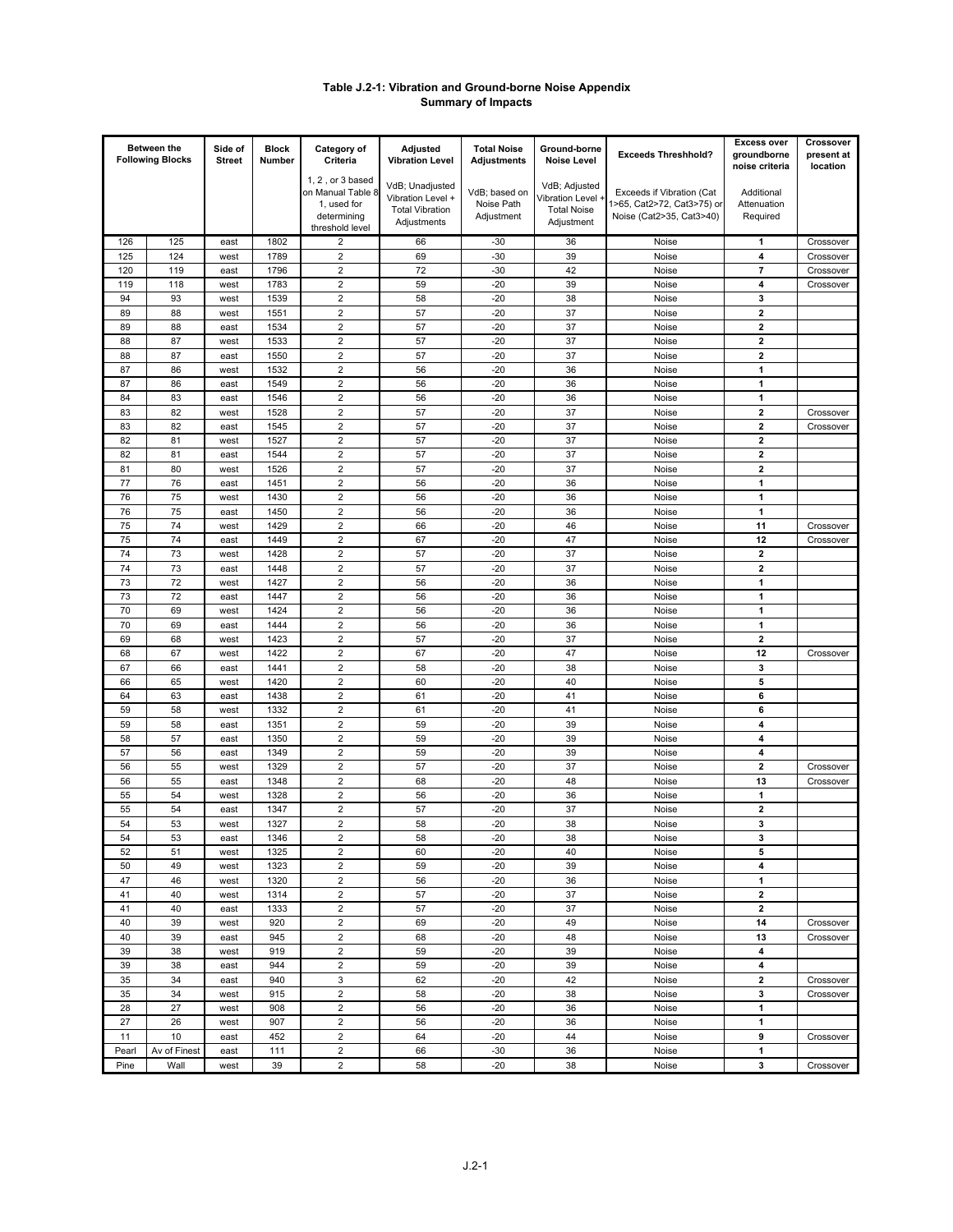|           | <b>Between the Following</b><br><b>Blocks</b> | Side of<br><b>Street</b> | <b>Block</b><br>Number | Category of<br>Criteria                                                                 | Unadjusted<br><b>Vibration Level</b>       | <b>Total Vibration</b><br><b>Adjustments</b>  | Adjusted<br><b>Vibration Level</b>                                            | <b>Total Noise</b><br><b>Adjustments</b>  | Ground-borne<br><b>Noise Level</b>                                     | <b>Exceeds Threshhold?</b>                                                                        | <b>Excess over</b><br>groundborne<br>noise criteria | Crossover? |
|-----------|-----------------------------------------------|--------------------------|------------------------|-----------------------------------------------------------------------------------------|--------------------------------------------|-----------------------------------------------|-------------------------------------------------------------------------------|-------------------------------------------|------------------------------------------------------------------------|---------------------------------------------------------------------------------------------------|-----------------------------------------------------|------------|
|           |                                               |                          |                        | 1, 2, or 3 based<br>on Manual Table 8-<br>1, used for<br>determining<br>threshold level | VdB; based on<br>Distance to<br>Foundation | VdB; total of all<br>Vibration<br>Adjustments | VdB; Unadjusted<br>Vibration Level +<br><b>Total Vibration</b><br>Adjustments | VdB; based on<br>Noise Path<br>Adjustment | VdB: Adjusted<br>/ibration Level +<br><b>Total Noise</b><br>Adjustment | <b>Highlighted if Vibration</b><br>(Cat 1>65, Cat2>72,<br>Cat3>75) or Noise<br>(Cat2>35, Cat3>40) | Additional<br>Attenuation<br>Required               |            |
| Lenox     | Fifth                                         | South side               | 1722                   | $\overline{2}$                                                                          | 68                                         | $-25$                                         | 43                                                                            | $-20$                                     | 23                                                                     |                                                                                                   |                                                     |            |
| Lenox     | Fifth                                         | North side               | 1723                   | $\overline{2}$                                                                          | 68                                         | $-25$                                         | 43                                                                            | $-20$                                     | 23                                                                     |                                                                                                   |                                                     |            |
| Fifth     | Madison                                       | South side               | 1749                   | $\overline{2}$                                                                          | 68                                         | $-26$                                         | 42                                                                            | $-20$                                     | 22                                                                     |                                                                                                   |                                                     |            |
| Fifth     | Madison                                       | North side               | 1750                   | $\overline{2}$                                                                          | 68                                         | $-26$                                         | 42                                                                            | $-20$                                     | 22                                                                     |                                                                                                   |                                                     |            |
| Madison   | Park                                          | South side               | 1749                   | $\overline{2}$                                                                          | 68                                         | $-25$                                         | 43                                                                            | $-20$                                     | 23                                                                     |                                                                                                   |                                                     |            |
| Madison   | Park                                          | North side               | 1750                   | $\overline{2}$                                                                          | 68                                         | $-25$                                         | 43                                                                            | $-20$                                     | 23                                                                     |                                                                                                   |                                                     |            |
| Park      | Lexington                                     | South side               | 1773                   | $\ensuremath{\mathsf{3}}$                                                               | 69                                         | $-22$                                         | 47                                                                            | $-20$                                     | 27                                                                     |                                                                                                   |                                                     |            |
| Park      | Lexington                                     | North side               | 1774                   | $\mathbf{3}$                                                                            | 68                                         | $-22$                                         | 46                                                                            | $-20$                                     | 26                                                                     |                                                                                                   |                                                     |            |
| Lexington | Third                                         | South side               | 1773                   | $\overline{2}$                                                                          | 63                                         | -9                                            | 54                                                                            | $-20$                                     | 34                                                                     |                                                                                                   |                                                     | Crossover  |
| Lexington | Third                                         | North side               | 1774                   | $\mathbf{3}$                                                                            | 68                                         | $-15$                                         | 54                                                                            | $-20$                                     | 34                                                                     |                                                                                                   |                                                     | Crossover  |
| Third     | Second                                        | South side               | 1789                   | $\overline{2}$                                                                          | 69                                         | $-10$                                         | 59                                                                            | $-30$                                     | 29                                                                     |                                                                                                   |                                                     |            |
| Third     | Second                                        | North side               | 1790                   | $\overline{2}$                                                                          | 69                                         | $-13$                                         | 56                                                                            | $-30$                                     | 26                                                                     |                                                                                                   |                                                     |            |
| 130       | 129                                           | west                     | 1794                   | $\ensuremath{\mathsf{3}}$                                                               | 70                                         | $-17$                                         | 53                                                                            | $-30$                                     | 23                                                                     |                                                                                                   |                                                     |            |
| 129       | 128                                           | east                     | 1803                   | $\mathbf{3}$                                                                            | 70                                         | $-17$                                         | 53                                                                            | $-30$                                     | 23                                                                     |                                                                                                   |                                                     |            |
| 129       | 128                                           | west                     | 1793                   | $\mathbf{3}$                                                                            | 71                                         | $-17$                                         | 54                                                                            | $-30$                                     | 24                                                                     |                                                                                                   |                                                     |            |
| 128       | 127                                           | east                     | 1803                   | 3                                                                                       | 71                                         | $-17$                                         | 54                                                                            | $-30$                                     | 24                                                                     |                                                                                                   |                                                     |            |
| 128       | 127                                           | west                     | 1792                   | 3                                                                                       | 70                                         | $-17$                                         | 53                                                                            | $-30$                                     | 23                                                                     |                                                                                                   |                                                     |            |
| 127       | 126                                           | east                     | 1803                   | $\mathbf{3}$                                                                            | 69                                         | $-17$                                         | 53                                                                            | $-30$                                     | 23                                                                     |                                                                                                   |                                                     |            |
| 127       | 126                                           | west                     | 1791                   | $\mathsf 3$                                                                             | 63                                         | $-10$                                         | 52                                                                            | $-30$                                     | 22                                                                     |                                                                                                   |                                                     |            |
| 126       | 125                                           | east                     | 1802                   | $\overline{2}$                                                                          | 70                                         | $-4$                                          | 66                                                                            | $-30$                                     | 36                                                                     | <b>Noise</b>                                                                                      | $\mathbf{1}$                                        | Crossover  |
| 126       | 125                                           | west                     | 1790                   | $\mathbf{3}$                                                                            | 72                                         | $-7$                                          | 64                                                                            | $-30$                                     | 34                                                                     |                                                                                                   |                                                     | Crossover  |
| 125       | 124                                           | east                     | 1801                   | $\overline{3}$                                                                          | 57                                         | $\overline{2}$                                | 59                                                                            | $-30$                                     | 29                                                                     |                                                                                                   |                                                     | Crossover  |
| 125       | 124                                           | west                     | 1789                   | $\overline{2}$                                                                          | 71                                         | $-2$                                          | 69                                                                            | $-30$                                     | 39                                                                     | <b>Noise</b>                                                                                      | $\overline{4}$                                      | Crossover  |
| 124       | 123                                           | east                     | 1797                   | $\overline{2}$                                                                          | 72                                         | $-7$                                          | 65                                                                            | $-30$                                     | 35                                                                     |                                                                                                   |                                                     |            |
| 124       | 123                                           | west                     | 1788                   | $\overline{2}$                                                                          | 67                                         | -8                                            | 59                                                                            | $-30$                                     | 29                                                                     |                                                                                                   |                                                     |            |
| 123       | 122                                           | east                     | 1797                   | $\overline{2}$                                                                          | 72                                         | $-7$                                          | 65                                                                            | $-30$                                     | 35                                                                     |                                                                                                   |                                                     |            |
| 123       | 122                                           | west                     | 1787                   | $\overline{2}$                                                                          | 66                                         | $-4$                                          | 62                                                                            | $-30$                                     | 32                                                                     |                                                                                                   |                                                     |            |
| 122       | 121                                           | east                     | 1797                   | $\overline{2}$                                                                          | 69                                         | -9                                            | 60                                                                            | $-30$                                     | 30                                                                     |                                                                                                   |                                                     |            |
| 122       | 121                                           | west                     | 1786                   | $\overline{2}$                                                                          | 72                                         | $-13$                                         | 59                                                                            | $-30$                                     | 29                                                                     |                                                                                                   |                                                     |            |
| 121       | 120                                           | east                     | 1797                   | 3                                                                                       | 57                                         | $-2$                                          | 54                                                                            | $-30$                                     | 24                                                                     |                                                                                                   |                                                     |            |
| 121       | 120                                           | west                     | 1785                   | $\overline{2}$                                                                          | 75                                         | $-13$                                         | 61                                                                            | $-30$                                     | 31                                                                     |                                                                                                   |                                                     |            |
| 120       | 119                                           | east                     | 1796                   | $\overline{2}$                                                                          | 75                                         | $-4$                                          | 72                                                                            | $-30$                                     | 42                                                                     | Noise                                                                                             | $\overline{7}$                                      | Crossover  |
| 120       | 119                                           | west                     | 1784                   | $\sqrt{2}$                                                                              | 75                                         | $-11$                                         | 65                                                                            | $-30$                                     | 35                                                                     |                                                                                                   |                                                     |            |
| 119       | 118                                           | east                     | 1795                   | $\overline{2}$                                                                          | 74                                         | $-22$                                         | 52                                                                            | $-20$                                     | 32                                                                     |                                                                                                   |                                                     |            |
| 119       | 118                                           | west                     | 1783                   | $\overline{2}$                                                                          | 74                                         | $-15$                                         | 59                                                                            | $-20$                                     | 39                                                                     | <b>Noise</b>                                                                                      | $\overline{4}$                                      | Crossover  |
| 118       | 117                                           | east                     | 1689                   | $\overline{2}$                                                                          | 74                                         | $-27$                                         | 48                                                                            | $-30$                                     | 18                                                                     |                                                                                                   |                                                     |            |
| 118       | 117                                           | west                     | 1667                   | $\overline{2}$                                                                          | 74                                         | $-27$                                         | 48                                                                            | $-30$                                     | 18                                                                     |                                                                                                   |                                                     |            |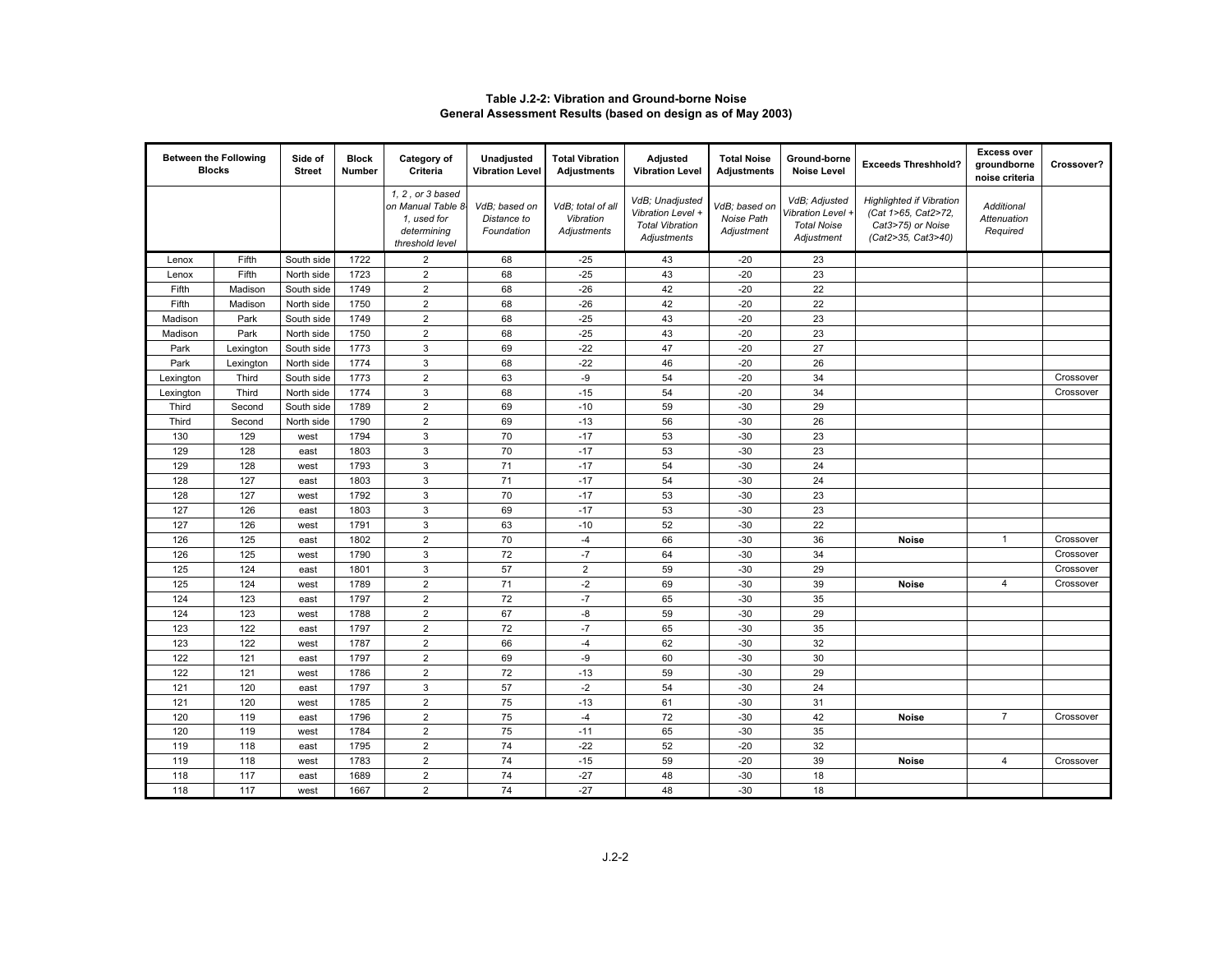|     | <b>Between the Following</b><br><b>Blocks</b> | Side of<br><b>Street</b> | <b>Block</b><br>Number | Category of<br>Criteria | Unadjusted<br><b>Vibration Level</b> | <b>Total Vibration</b><br><b>Adjustments</b> | Adjusted<br><b>Vibration Level</b> | <b>Total Noise</b><br><b>Adjustments</b> | Ground-borne<br><b>Noise Level</b> | <b>Exceeds Threshhold?</b> | <b>Excess over</b><br>groundborne<br>noise criteria | Crossover? |
|-----|-----------------------------------------------|--------------------------|------------------------|-------------------------|--------------------------------------|----------------------------------------------|------------------------------------|------------------------------------------|------------------------------------|----------------------------|-----------------------------------------------------|------------|
| 117 | 116                                           | east                     | 1688                   | $\overline{2}$          | 74                                   | $-17$                                        | 58                                 | $-30$                                    | 28                                 |                            |                                                     |            |
| 117 | 116                                           | west                     | 1666                   | $\overline{2}$          | 74                                   | $-14$                                        | 61                                 | $-30$                                    | 31                                 |                            |                                                     |            |
| 116 | 115                                           | east                     | 1687                   | $\overline{2}$          | 74                                   | $-13$                                        | 61                                 | $-30$                                    | 31                                 |                            |                                                     |            |
| 116 | 115                                           | west                     | 1665                   | $\sqrt{2}$              | 74                                   | $-13$                                        | 61                                 | $-30$                                    | 31                                 |                            |                                                     |            |
| 115 | 114                                           | east                     | 1684                   | $\overline{2}$          | 73                                   | $-10$                                        | 63                                 | $-30$                                    | 33                                 |                            |                                                     |            |
| 115 | 114                                           | west                     | 1662                   | $\mathbf 2$             | 73                                   | $-10$                                        | 63                                 | $-30$                                    | 33                                 |                            |                                                     |            |
| 114 | 113                                           | east                     | 1684                   | $\sqrt{3}$              | 73                                   | $-13$                                        | 60                                 | $-30$                                    | 30                                 |                            |                                                     |            |
| 114 | 113                                           | west                     | 1662                   | $\overline{2}$          | 67                                   | -8                                           | 59                                 | $-30$                                    | 29                                 |                            |                                                     |            |
| 113 | 112                                           | east                     | 1684                   | $\overline{2}$          | 73                                   | $-10$                                        | 63                                 | $-30$                                    | 33                                 |                            |                                                     |            |
| 113 | 112                                           | west                     | 1662                   | $\sqrt{2}$              | $73\,$                               | $-10$                                        | 63                                 | $-30$                                    | 33                                 |                            |                                                     |            |
| 112 | 111                                           | east                     | 1683                   | $\overline{2}$          | 73                                   | $-25$                                        | 48                                 | $-30$                                    | 18                                 |                            |                                                     |            |
| 112 | 111                                           | west                     | 1661                   | $\mathbf 2$             | 73                                   | $-25$                                        | 48                                 | $-30$                                    | 18                                 |                            |                                                     |            |
| 111 | 110                                           | east                     | 1682                   | $\overline{2}$          | 73                                   | $-13$                                        | 60                                 | $-30$                                    | 30                                 |                            |                                                     |            |
| 111 | 110                                           | west                     | 1660                   | $\overline{2}$          | 73                                   | $-13$                                        | 60                                 | $-30$                                    | 30                                 |                            |                                                     |            |
| 110 | 109                                           | east                     | 1681                   | $\overline{2}$          | 74                                   | $-13$                                        | 61                                 | $-30$                                    | 31                                 |                            |                                                     |            |
| 110 | 109                                           | west                     | 1659                   | $\overline{2}$          | 74                                   | $-13$                                        | 61                                 | $-30$                                    | 31                                 |                            |                                                     |            |
| 109 | 108                                           | east                     | 1680                   | $\overline{2}$          | 74                                   | $-17$                                        | 58                                 | $-30$                                    | 28                                 |                            |                                                     |            |
| 109 | 108                                           | west                     | 1656                   | $\mathsf 3$             | 73                                   | $-16$                                        | 57                                 | $-30$                                    | 27                                 |                            |                                                     |            |
| 108 | 107                                           | east                     | 1678                   | $\overline{2}$          | 73                                   | $-13$                                        | 60                                 | $-30$                                    | 30                                 |                            |                                                     |            |
| 108 | 107                                           | west                     | 1656                   | $\sqrt{2}$              | 74                                   | $-14$                                        | 61                                 | $-30$                                    | 31                                 |                            |                                                     |            |
| 107 | 106                                           | east                     | 1677                   | $\mathbf 2$             | 74                                   | $-14$                                        | 61                                 | $-30$                                    | 31                                 |                            |                                                     |            |
| 107 | 106                                           | west                     | 1655                   | 3                       | 75                                   | $-17$                                        | 58                                 | $-30$                                    | 28                                 |                            |                                                     |            |
| 106 | 105                                           | east                     | 1676                   | $\overline{2}$          | 75                                   | $-13$                                        | 61                                 | $-30$                                    | 31                                 |                            |                                                     |            |
| 106 | 105                                           | west                     | 1654                   | $\overline{2}$          | 75                                   | $-13$                                        | 61                                 | $-30$                                    | 31                                 |                            |                                                     |            |
| 105 | 104                                           | east                     | 1675                   | $\overline{2}$          | 74                                   | $-13$                                        | 61                                 | $-30$                                    | 31                                 |                            |                                                     |            |
| 105 | 104                                           | west                     | 1652                   | $\overline{2}$          | 74                                   | $-10$                                        | 64                                 | $-30$                                    | 34                                 |                            |                                                     |            |
| 104 | 103                                           | east                     | 1674                   | $\overline{2}$          | 74                                   | $-13$                                        | 61                                 | $-30$                                    | 31                                 |                            |                                                     |            |
| 104 | 103                                           | west                     | 1652                   | $\mathbf{3}$            | 56                                   | $-5$                                         | 51                                 | $-30$                                    | 21                                 |                            |                                                     |            |
| 103 | 102                                           | east                     | 1673                   | $\overline{2}$          | 75                                   | $-13$                                        | 61                                 | $-30$                                    | 31                                 |                            |                                                     |            |
| 103 | 102                                           | west                     | 1649                   | $\overline{2}$          | 64                                   | $-6$                                         | 58                                 | $-30$                                    | 28                                 |                            |                                                     |            |
| 102 | 101                                           | east                     | 1672                   | $\overline{2}$          | 74                                   | $-13$                                        | 61                                 | $-30$                                    | 31                                 |                            |                                                     |            |
| 102 | 101                                           | west                     | 1649                   | $\overline{2}$          | 71                                   | -9                                           | 61                                 | $-30$                                    | 31                                 |                            |                                                     |            |
| 101 | 100                                           | east                     | 1672                   | $\overline{2}$          | 71                                   | -9                                           | 62                                 | $-30$                                    | 32                                 |                            |                                                     |            |
| 101 | 100                                           | west                     | 1649                   | $\mathbf 2$             | 68                                   | $\mbox{-}8$                                  | 60                                 | $-30$                                    | 30                                 |                            |                                                     |            |
| 100 | 99                                            | east                     | 1671                   | $\overline{2}$          | 74                                   | $-10$                                        | 64                                 | $-30$                                    | 34                                 |                            |                                                     |            |
| 100 | 99                                            | west                     | 1649                   | $\overline{2}$          | 70                                   | -9                                           | 61                                 | $-30$                                    | 31                                 |                            |                                                     |            |
| 99  | 98                                            | east                     | 1669                   | $\overline{1}$          | 74                                   | $-10$                                        | 64                                 | $-30$                                    | 34                                 |                            |                                                     |            |
| 99  | 98                                            | west                     | 1669                   | $\mathsf 3$             | 72                                   | $-10$                                        | 62                                 | $-30$                                    | 32                                 |                            |                                                     |            |
| 98  | 97                                            | east                     | 1647                   | $\overline{2}$          | 74                                   | $-10$                                        | 64                                 | $-30$                                    | 34                                 |                            |                                                     |            |
| 98  | 97                                            | west                     | 1647                   | $\mathbf{3}$            | 73                                   | $-10$                                        | 63                                 | $-30$                                    | 33                                 |                            |                                                     |            |
| 97  | 96                                            | east                     | 1668                   | $\mathsf 3$             | 56                                   | $-5$                                         | 51                                 | $-30$                                    | 21                                 |                            |                                                     |            |
| 97  | 96                                            | west                     | 1646                   | $\overline{2}$          | 74                                   | $-13$                                        | 61                                 | $-30$                                    | 31                                 |                            |                                                     |            |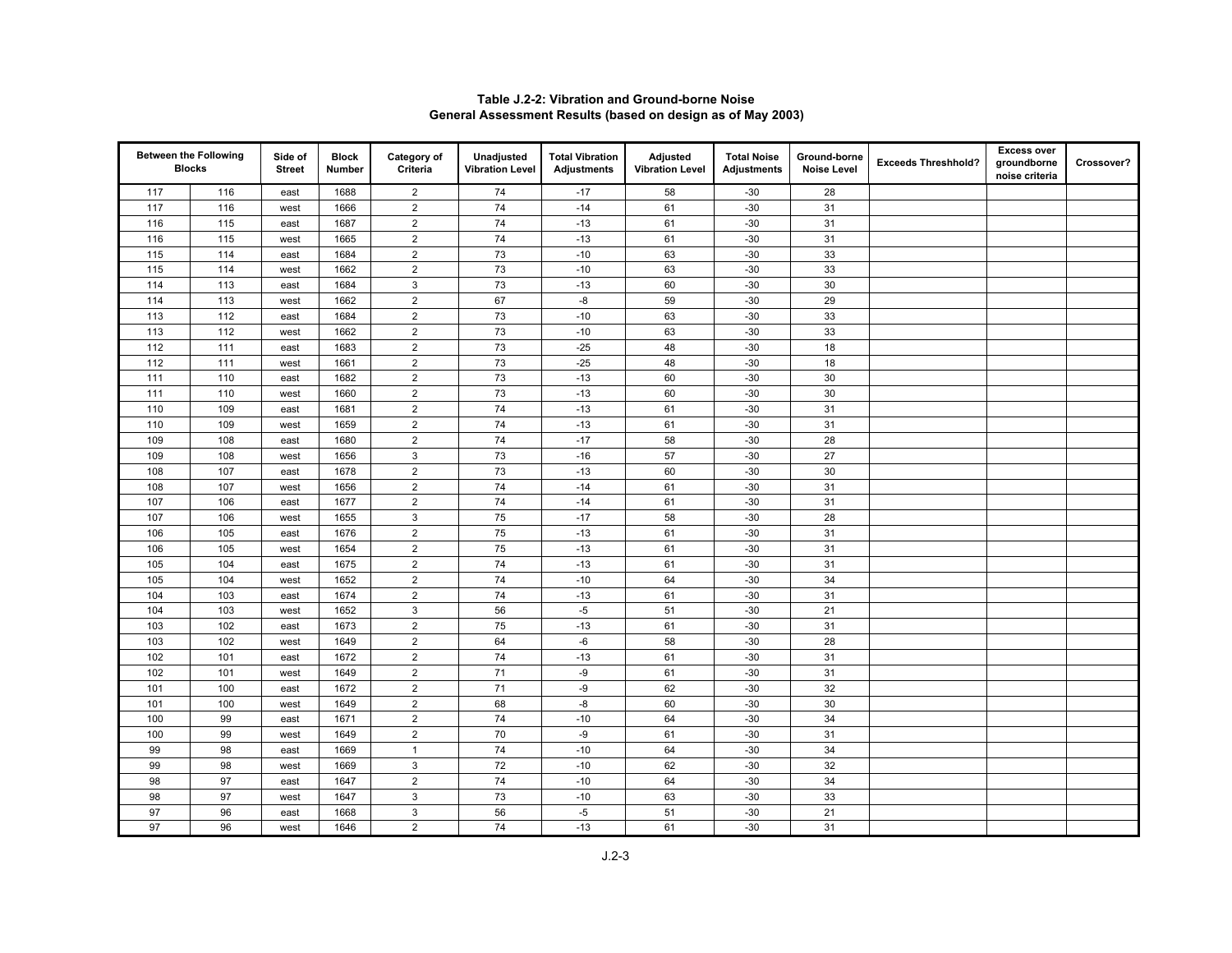|    | <b>Between the Following</b><br><b>Blocks</b> | Side of<br><b>Street</b> | <b>Block</b><br>Number | Category of<br>Criteria | <b>Unadjusted</b><br><b>Vibration Level</b> | <b>Total Vibration</b><br><b>Adjustments</b> | Adjusted<br><b>Vibration Level</b> | <b>Total Noise</b><br><b>Adjustments</b> | Ground-borne<br><b>Noise Level</b> | <b>Exceeds Threshhold?</b> | <b>Excess over</b><br>groundborne<br>noise criteria | Crossover? |
|----|-----------------------------------------------|--------------------------|------------------------|-------------------------|---------------------------------------------|----------------------------------------------|------------------------------------|------------------------------------------|------------------------------------|----------------------------|-----------------------------------------------------|------------|
| 96 | 95                                            | west                     | 1541                   | $\overline{2}$          | 73                                          | $-13$                                        | 60                                 | $-30$                                    | 30                                 |                            |                                                     |            |
| 96 | 95                                            | east                     | 1558                   | $\overline{2}$          | 73                                          | $-13$                                        | 60                                 | $-30$                                    | 30                                 |                            |                                                     |            |
| 95 | 94                                            | west                     | 1557                   | $\overline{2}$          | 75                                          | $-14$                                        | 61                                 | $-30$                                    | 31                                 |                            |                                                     |            |
| 95 | 94                                            | east                     | 1540                   | $\boldsymbol{2}$        | 74                                          | $-17$                                        | 58                                 | $-30$                                    | 28                                 |                            |                                                     |            |
| 94 | 93                                            | west                     | 1539                   | $\overline{2}$          | 72                                          | $-14$                                        | 58                                 | $-20$                                    | 38                                 | <b>Noise</b>               | 3                                                   |            |
| 94 | 93                                            | east                     | 1556                   | $\overline{2}$          | 74                                          | $-13$                                        | 60                                 | $-30$                                    | 30                                 |                            |                                                     |            |
| 93 | 92                                            | west                     | 1538                   | $\boldsymbol{2}$        | 74                                          | $-9$                                         | 65                                 | $-30$                                    | 35                                 |                            |                                                     |            |
| 93 | 92                                            | east                     | 1555                   | $\overline{2}$          | 74                                          | -9                                           | 65                                 | $-30$                                    | 35                                 |                            |                                                     |            |
| 92 | 91                                            | west                     | 1537                   | $\overline{2}$          | 73                                          | $-21$                                        | 52                                 | $-20$                                    | 32                                 |                            |                                                     |            |
| 92 | 91                                            | east                     | 1554                   | $\boldsymbol{2}$        | 73                                          | $-21$                                        | 52                                 | $-20$                                    | 32                                 |                            |                                                     |            |
| 91 | 90                                            | west                     | 1536                   | $\sqrt{2}$              | 56                                          | $-13$                                        | 43                                 | $-20$                                    | 23                                 |                            |                                                     |            |
| 91 | 90                                            | east                     | 1553                   | $\overline{2}$          | 72                                          | $-23$                                        | 48                                 | $-20$                                    | 28                                 |                            |                                                     |            |
| 90 | 89                                            | west                     | 1535                   | $\boldsymbol{2}$        | 71                                          | $-23$                                        | 48                                 | $-20$                                    | 28                                 |                            |                                                     |            |
| 90 | 89                                            | east                     | 1552                   | $\sqrt{2}$              | 72                                          | $-20$                                        | 51                                 | $-20$                                    | 31                                 |                            |                                                     |            |
| 89 | 88                                            | west                     | 1551                   | $\overline{2}$          | 70                                          | $-13$                                        | 57                                 | $-20$                                    | 37                                 | <b>Noise</b>               | $\overline{2}$                                      |            |
| 89 | 88                                            | east                     | 1534                   | $\overline{2}$          | 70                                          | $-13$                                        | 57                                 | $-20$                                    | 37                                 | <b>Noise</b>               | $\overline{2}$                                      |            |
| 88 | 87                                            | west                     | 1533                   | $\sqrt{2}$              | 70                                          | $-13$                                        | 57                                 | $-20$                                    | 37                                 | <b>Noise</b>               | $\overline{2}$                                      |            |
| 88 | 87                                            | east                     | 1550                   | $\mathbf 2$             | 70                                          | $-13$                                        | 57                                 | $-20$                                    | 37                                 | <b>Noise</b>               | $\overline{2}$                                      |            |
| 87 | 86                                            | west                     | 1532                   | $\overline{2}$          | 70                                          | $-14$                                        | 56                                 | $-20$                                    | 36                                 | <b>Noise</b>               | $\mathbf{1}$                                        |            |
| 87 | 86                                            | east                     | 1549                   | $\sqrt{2}$              | 70                                          | $-14$                                        | 56                                 | $-20$                                    | 36                                 | <b>Noise</b>               | $\mathbf{1}$                                        |            |
| 86 | 85                                            | west                     | 1531                   | $\sqrt{2}$              | 70                                          | $-15$                                        | 54                                 | $-20$                                    | 34                                 |                            |                                                     |            |
| 86 | 85                                            | east                     | 1548                   | $\overline{2}$          | 70                                          | $-15$                                        | 54                                 | $-20$                                    | 34                                 |                            |                                                     |            |
| 85 | 84                                            | west                     | 1530                   | $\overline{2}$          | 69                                          | $-15$                                        | 53                                 | $-20$                                    | 33                                 |                            |                                                     |            |
| 85 | 84                                            | east                     | 1547                   | $\overline{2}$          | 69                                          | $-15$                                        | 53                                 | $-20$                                    | 33                                 |                            |                                                     |            |
| 84 | 83                                            | west                     | 1529                   | $\overline{2}$          | 69                                          | $-14$                                        | 55                                 | $-20$                                    | 35                                 |                            |                                                     |            |
| 84 | 83                                            | east                     | 1546                   | $\overline{2}$          | 70                                          | $-14$                                        | 56                                 | $-20$                                    | 36                                 | <b>Noise</b>               | $\mathbf{1}$                                        |            |
| 83 | 82                                            | west                     | 1528                   | $\overline{2}$          | $70\,$                                      | $-13$                                        | 57                                 | $-20$                                    | 37                                 | <b>Noise</b>               | $\overline{2}$                                      | Crossover  |
| 83 | 82                                            | east                     | 1545                   | $\mathbf 2$             | 70                                          | $-13$                                        | 57                                 | $-20$                                    | 37                                 | <b>Noise</b>               | $\overline{2}$                                      | Crossover  |
| 82 | 81                                            | west                     | 1527                   | $\sqrt{2}$              | 70                                          | $-13$                                        | 57                                 | $-20$                                    | 37                                 | <b>Noise</b>               | $\overline{2}$                                      |            |
| 82 | 81                                            | east                     | 1544                   | $\overline{2}$          | 70                                          | $-13$                                        | 57                                 | $-20$                                    | 37                                 | <b>Noise</b>               | $\overline{2}$                                      |            |
| 81 | 80                                            | west                     | 1526                   | $\overline{2}$          | 70                                          | $-13$                                        | 57                                 | $-20$                                    | 37                                 | <b>Noise</b>               | $\overline{2}$                                      |            |
| 81 | 80                                            | east                     | 1543                   | $\boldsymbol{2}$        | 70                                          | $-23$                                        | 47                                 | $-20$                                    | 27                                 |                            |                                                     |            |
| 80 | 79                                            | west                     | 1525                   | $\overline{2}$          | 70                                          | $-20$                                        | 50                                 | $-20$                                    | 30                                 |                            |                                                     |            |
| 80 | 79                                            | east                     | 1542                   | $\overline{2}$          | $70\,$                                      | $-20$                                        | 50                                 | $-20$                                    | 30                                 |                            |                                                     |            |
| 79 | 78                                            | west                     | 1433                   | $\boldsymbol{2}$        | 69                                          | $-22$                                        | 46                                 | $-20$                                    | 26                                 |                            |                                                     |            |
| 79 | 78                                            | east                     | 1453                   | $\overline{2}$          | 69                                          | $-20$                                        | 50                                 | $-20$                                    | 30                                 |                            |                                                     |            |
| 78 | 77                                            | west                     | 1432                   | $\overline{2}$          | 69                                          | $-19$                                        | 49                                 | $-20$                                    | 29                                 |                            |                                                     |            |
| 78 | 77                                            | east                     | 1452                   | $\boldsymbol{2}$        | 68                                          | $-22$                                        | 46                                 | $-20$                                    | 26                                 |                            |                                                     |            |
| 77 | 76                                            | west                     | 1431                   | $\overline{2}$          | 68                                          | $-13$                                        | 55                                 | $-20$                                    | 35                                 |                            |                                                     |            |
| 77 | 76                                            | east                     | 1451                   | $\overline{2}$          | 69                                          | $-13$                                        | 56                                 | $-20$                                    | 36                                 | <b>Noise</b>               | $\mathbf{1}$                                        |            |
| 76 | 75                                            | west                     | 1430                   | $\mathbf 2$             | 69                                          | $-13$                                        | 56                                 | $-20$                                    | 36                                 | <b>Noise</b>               | $\mathbf{1}$                                        |            |
| 76 | 75                                            | east                     | 1450                   | $\overline{2}$          | 69                                          | $-13$                                        | 56                                 | $-20$                                    | 36                                 | <b>Noise</b>               | $\mathbf{1}$                                        |            |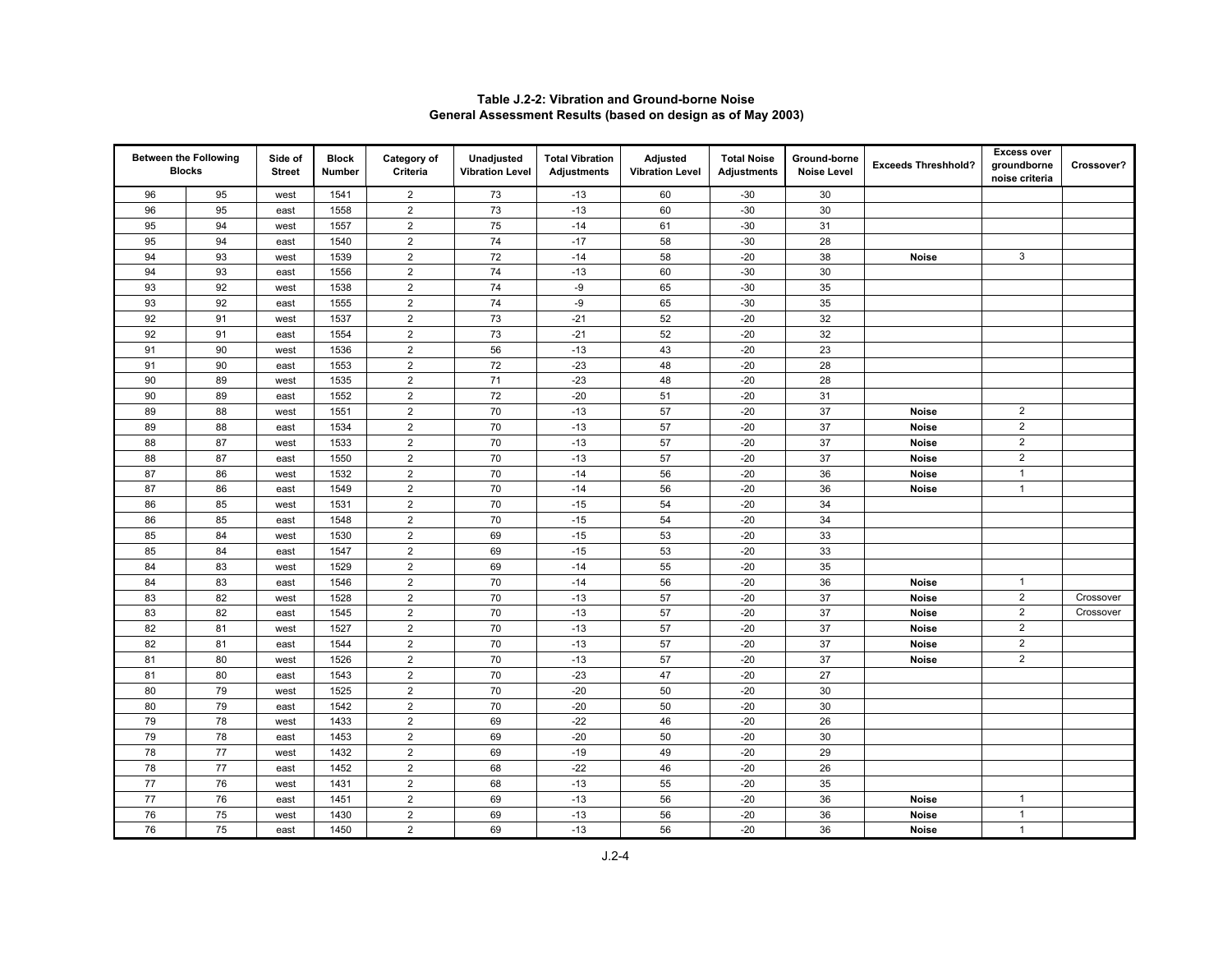|    | <b>Between the Following</b><br><b>Blocks</b> | Side of<br><b>Street</b> | <b>Block</b><br>Number | Category of<br>Criteria | Unadjusted<br><b>Vibration Level</b> | <b>Total Vibration</b><br><b>Adjustments</b> | <b>Adjusted</b><br><b>Vibration Level</b> | <b>Total Noise</b><br><b>Adjustments</b> | Ground-borne<br><b>Noise Level</b> | <b>Exceeds Threshhold?</b> | <b>Excess over</b><br>groundborne | Crossover? |
|----|-----------------------------------------------|--------------------------|------------------------|-------------------------|--------------------------------------|----------------------------------------------|-------------------------------------------|------------------------------------------|------------------------------------|----------------------------|-----------------------------------|------------|
| 75 | 74                                            | west                     | 1429                   | $\overline{2}$          | 69                                   | $-3$                                         | 66                                        | $-20$                                    | 46                                 | <b>Noise</b>               | noise criteria<br>11              | Crossover  |
| 75 | 74                                            | east                     | 1449                   | $\overline{2}$          | 70                                   | $-3$                                         | 67                                        | $-20$                                    | 47                                 | <b>Noise</b>               | 12                                | Crossover  |
| 74 | 73                                            | west                     | 1428                   | $\mathbf 2$             | 70                                   | $-13$                                        | 57                                        | $-20$                                    | 37                                 | <b>Noise</b>               | $\overline{2}$                    |            |
| 74 | 73                                            | east                     | 1448                   | $\overline{2}$          | 70                                   | $-13$                                        | 57                                        | $-20$                                    | 37                                 | <b>Noise</b>               | $\overline{2}$                    |            |
| 73 | 72                                            | west                     | 1427                   | $\sqrt{2}$              | 70                                   | $-14$                                        | 56                                        | $-20$                                    | $36\,$                             | Noise                      | $\mathbf{1}$                      |            |
| 73 | 72                                            | east                     | 1447                   | $\overline{2}$          | 70                                   | $-14$                                        | 56                                        | $-20$                                    | 36                                 | <b>Noise</b>               | $\mathbf{1}$                      |            |
| 72 | $71$                                          | west                     | 1426                   | $\mathbf 2$             | 70                                   | $-15$                                        | 54                                        | $-20$                                    | 34                                 |                            |                                   |            |
| 72 | $71$                                          | east                     | 1446                   | $\overline{2}$          | 70                                   | $-15$                                        | 54                                        | $-20$                                    | 34                                 |                            |                                   |            |
| 71 | 70                                            | west                     | 1425                   | $\mathbf 2$             | 70                                   | $-15$                                        | 54                                        | $-20$                                    | 34                                 |                            |                                   |            |
| 71 | 70                                            | east                     | 1445                   | $\overline{2}$          | 70                                   | $-15$                                        | 54                                        | $-20$                                    | 34                                 |                            |                                   |            |
| 70 | 69                                            | west                     | 1424                   | $\sqrt{2}$              | 70                                   | $-14$                                        | 56                                        | $-20$                                    | 36                                 | <b>Noise</b>               | $\mathbf{1}$                      |            |
| 70 | 69                                            | east                     | 1444                   | $\overline{2}$          | 70                                   | $-14$                                        | 56                                        | $-20$                                    | 36                                 | <b>Noise</b>               | $\mathbf{1}$                      |            |
| 69 | 68                                            | west                     | 1423                   | $\overline{2}$          | 70                                   | $-13$                                        | 57                                        | $-20$                                    | 37                                 | Noise                      | $\overline{2}$                    |            |
| 69 | 68                                            | east                     | 1443                   | $\mathbf{1}$            | 70                                   | $-13$                                        | 57                                        | $-20$                                    | 37                                 |                            |                                   |            |
| 68 | 67                                            | west                     | 1422                   | $\overline{2}$          | 70                                   | $-3$                                         | 67                                        | $-20$                                    | 47                                 | <b>Noise</b>               | 12                                | Crossover  |
| 68 | 67                                            | east                     | 1442                   | $\mathbf{3}$            | 70                                   | $-10$                                        | 60                                        | $-20$                                    | 40                                 |                            |                                   | Crossover  |
| 67 | 66                                            | west                     | 1421                   | 3                       | 71                                   | $-13$                                        | 58                                        | $-20$                                    | 38                                 |                            |                                   |            |
| 67 | 66                                            | east                     | 1441                   | $\mathbf 2$             | 71                                   | $-13$                                        | 58                                        | $-20$                                    | 38                                 | <b>Noise</b>               | $\mathbf{3}$                      |            |
| 66 | 65                                            | west                     | 1420                   | $\overline{2}$          | 73                                   | $-13$                                        | 60                                        | $-20$                                    | 40                                 | <b>Noise</b>               | 5                                 |            |
| 66 | 65                                            | east                     | 1440                   | $\mathbf{1}$            | 72                                   | $-24$                                        | 49                                        | $-20$                                    | 29                                 |                            |                                   |            |
| 65 | 64                                            | west                     | 1419                   | $\overline{2}$          | 75                                   | $-21$                                        | 53                                        | $-20$                                    | 33                                 |                            |                                   |            |
| 65 | 64                                            | east                     | 1439                   | $\overline{2}$          | 75                                   | $-21$                                        | 53                                        | $-20$                                    | 33                                 |                            |                                   |            |
| 64 | 63                                            | west                     | 1418                   | $\mathbf{1}$            | 73                                   | $-13$                                        | 60                                        | $-20$                                    | 40                                 |                            |                                   |            |
| 64 | 63                                            | east                     | 1438                   | $\sqrt{2}$              | 74                                   | $-13$                                        | 61                                        | $-20$                                    | 41                                 | <b>Noise</b>               | 6                                 |            |
| 63 | 62                                            | west                     | 1417                   | $\overline{2}$          | 74                                   | $-21$                                        | 53                                        | $-20$                                    | 33                                 |                            |                                   |            |
| 63 | 62                                            | east                     | 1437                   | $\sqrt{2}$              | 74                                   | $-21$                                        | 53                                        | $-20$                                    | 33                                 |                            |                                   |            |
| 62 | 61                                            | west                     | 1416                   | $\overline{2}$          | 72                                   | $-14$                                        | 58                                        | $-30$                                    | 28                                 |                            |                                   | Crossover  |
| 62 | 61                                            | east                     | 1436                   | $\overline{2}$          | 73                                   | $-11$                                        | 62                                        | $-30$                                    | 32                                 |                            |                                   | Crossover  |
| 61 | 60                                            | west                     | 1415                   | $\overline{2}$          | 72                                   | $-20$                                        | 51                                        | $-30$                                    | 21                                 |                            |                                   |            |
| 61 | 60                                            | east                     | 1435                   | $\mathbf 2$             | 71                                   | $-23$                                        | 48                                        | $-30$                                    | 18                                 |                            |                                   |            |
| 60 | 59                                            | west                     | 1414                   | $\mathbf{1}$            | 71                                   | $-23$                                        | 48                                        | $-20$                                    | 28                                 |                            |                                   |            |
| 60 | 59                                            | east                     | 1434                   | $\mathbf{3}$            | 69                                   | $-19$                                        | 49                                        | $-20$                                    | 29                                 |                            |                                   |            |
| 59 | 58                                            | west                     | 1332                   | $\overline{2}$          | 74                                   | $-13$                                        | 61                                        | $-20$                                    | 41                                 | <b>Noise</b>               | 6                                 |            |
| 59 | 58                                            | east                     | 1351                   | $\overline{2}$          | 72                                   | $-13$                                        | 59                                        | $-20$                                    | 39                                 | <b>Noise</b>               | $\overline{4}$                    |            |
| 58 | 57                                            | west                     | 1331                   | $\mathbf{1}$            | 71                                   | $-23$                                        | 48                                        | $-20$                                    | 28                                 |                            |                                   |            |
| 58 | 57                                            | east                     | 1350                   | $\mathbf 2$             | 72                                   | $-13$                                        | 59                                        | $-20$                                    | 39                                 | <b>Noise</b>               | $\overline{4}$                    |            |
| 57 | 56                                            | west                     | 1330                   | $\mathbf{3}$            | 72                                   | $-13$                                        | 59                                        | $-20$                                    | 39                                 |                            |                                   |            |
| 57 | 56                                            | east                     | 1349                   | $\overline{2}$          | 72                                   | $-13$                                        | 59                                        | $-20$                                    | 39                                 | <b>Noise</b>               | 4                                 |            |
| 56 | 55                                            | west                     | 1329                   | $\overline{2}$          | 72                                   | $-15$                                        | 57                                        | $-20$                                    | 37                                 | <b>Noise</b>               | $\overline{2}$                    | Crossover  |
| 56 | 55                                            | east                     | 1348                   | $\sqrt{2}$              | 72                                   | $-4$                                         | 68                                        | $-20$                                    | 48                                 | Noise                      | 13                                | Crossover  |
| 55 | 54                                            | west                     | 1328                   | $\overline{2}$          | 72                                   | $-15$                                        | 56                                        | $-20$                                    | 36                                 | <b>Noise</b>               | $\mathbf{1}$                      |            |
| 55 | 54                                            | east                     | 1347                   | $\overline{2}$          | 72                                   | $-15$                                        | 57                                        | $-20$                                    | 37                                 | <b>Noise</b>               | $\overline{2}$                    |            |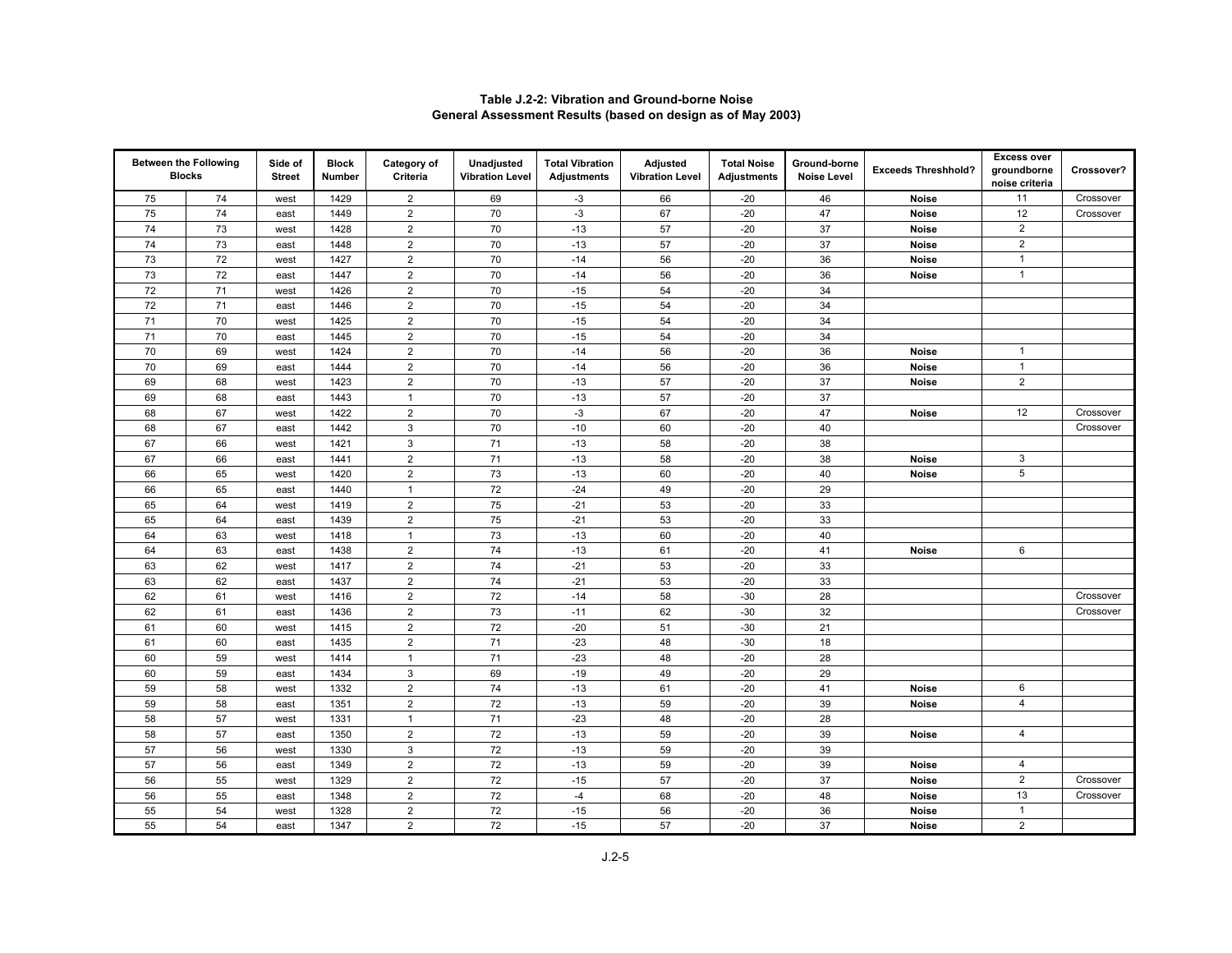|    | <b>Between the Following</b><br><b>Blocks</b> | Side of<br><b>Street</b> | <b>Block</b><br>Number | Category of<br>Criteria | Unadjusted<br><b>Vibration Level</b> | <b>Total Vibration</b><br><b>Adjustments</b> | <b>Adjusted</b><br><b>Vibration Level</b> | <b>Total Noise</b><br><b>Adjustments</b> | Ground-borne<br><b>Noise Level</b> | <b>Exceeds Threshhold?</b> | <b>Excess over</b><br>groundborne<br>noise criteria | Crossover? |
|----|-----------------------------------------------|--------------------------|------------------------|-------------------------|--------------------------------------|----------------------------------------------|-------------------------------------------|------------------------------------------|------------------------------------|----------------------------|-----------------------------------------------------|------------|
| 54 | 53                                            | west                     | 1327                   | $\boldsymbol{2}$        | 73                                   | $-15$                                        | 58                                        | $-20$                                    | 38                                 | Noise                      | 3                                                   |            |
| 54 | 53                                            | east                     | 1346                   | $\overline{2}$          | 73                                   | $-15$                                        | 58                                        | $-20$                                    | 38                                 | <b>Noise</b>               | 3                                                   |            |
| 53 | 52                                            | west                     | 1326                   | $\overline{2}$          | 73                                   | $-25$                                        | 48                                        | $-20$                                    | 28                                 |                            |                                                     |            |
| 53 | 52                                            | east                     | 1345                   | $\mathbf 2$             | 73                                   | $-25$                                        | 48                                        | $-20$                                    | 28                                 |                            |                                                     |            |
| 52 | 51                                            | west                     | 1325                   | $\sqrt{2}$              | 73                                   | $-13$                                        | 60                                        | $-20$                                    | 40                                 | <b>Noise</b>               | 5                                                   |            |
| 52 | 51                                            | east                     | 1344                   | $\overline{2}$          | 72                                   | $-24$                                        | 48                                        | $-20$                                    | 28                                 |                            |                                                     |            |
| 51 | 50                                            | west                     | 1324                   | $\overline{2}$          | 72                                   | $-24$                                        | 48                                        | $-20$                                    | 28                                 |                            |                                                     |            |
| 51 | 50                                            | east                     | 1343                   | $\overline{2}$          | 73                                   | $-21$                                        | 52                                        | $-20$                                    | 32                                 |                            |                                                     |            |
| 50 | 49                                            | west                     | 1323                   | $\overline{2}$          | 72                                   | $-13$                                        | 59                                        | $-20$                                    | 39                                 | <b>Noise</b>               | 4                                                   |            |
| 50 | 49                                            | east                     | 1342                   | $\boldsymbol{2}$        | 72                                   | $-20$                                        | 51                                        | $-20$                                    | 31                                 |                            |                                                     |            |
| 49 | 48                                            | west                     | 1322                   | $\overline{2}$          | 71                                   | $-20$                                        | 51                                        | $-20$                                    | 31                                 |                            |                                                     |            |
| 49 | 48                                            | east                     | 1341                   | $\overline{2}$          | 71                                   | $-20$                                        | 51                                        | $-20$                                    | 31                                 |                            |                                                     |            |
| 48 | 47                                            | west                     | 1321                   | $\mathbf{1}$            | 69                                   | $-19$                                        | 49                                        | $-20$                                    | 29                                 |                            |                                                     |            |
| 48 | 47                                            | east                     | 1340                   | $\mathsf 3$             | 69                                   | $-20$                                        | 50                                        | $-20$                                    | 30                                 |                            |                                                     |            |
| 47 | 46                                            | west                     | 1320                   | $\mathbf 2$             | 69                                   | $-13$                                        | 56                                        | $-20$                                    | 36                                 | <b>Noise</b>               | $\mathbf{1}$                                        |            |
| 47 | 46                                            | east                     | 1339                   | 3                       | 69                                   | $-13$                                        | 56                                        | $-20$                                    | 36                                 |                            |                                                     |            |
| 46 | 45                                            | west                     | 1319                   | $\overline{2}$          | 68                                   | $-14$                                        | 54                                        | $-20$                                    | 34                                 |                            |                                                     |            |
| 46 | 45                                            | east                     | 1338                   | $\mathbf 2$             | 68                                   | $-14$                                        | 54                                        | $-20$                                    | 34                                 |                            |                                                     |            |
| 45 | 44                                            | west                     | 1318                   | $\overline{2}$          | 69                                   | $-15$                                        | 53                                        | $-20$                                    | 33                                 |                            |                                                     |            |
| 45 | 44                                            | east                     | 1337                   | $\overline{2}$          | 69                                   | $-15$                                        | 53                                        | $-20$                                    | 33                                 |                            |                                                     |            |
| 44 | 43                                            | west                     | 1317                   | $\overline{2}$          | 69                                   | $-15$                                        | 53                                        | $-20$                                    | 33                                 |                            |                                                     |            |
| 44 | 43                                            | east                     | 1336                   | $\mathbf{1}$            | 69                                   | $-15$                                        | 53                                        | $-20$                                    | 33                                 |                            |                                                     |            |
| 43 | 42                                            | west                     | 1316                   | 3                       | 69                                   | $-15$                                        | 54                                        | $-20$                                    | 34                                 |                            |                                                     |            |
| 43 | 42                                            | east                     | 1335                   | $\mathsf 3$             | 69                                   | $-15$                                        | 54                                        | $-20$                                    | 34                                 |                            |                                                     |            |
| 42 | 41                                            | west                     | 1315                   | $\overline{2}$          | 70                                   | $-15$                                        | 54                                        | $-20$                                    | 34                                 |                            |                                                     |            |
| 42 | 41                                            | east                     | 1334                   | $\overline{2}$          | 70                                   | $-15$                                        | 54                                        | $-20$                                    | 34                                 |                            |                                                     |            |
| 41 | 40                                            | west                     | 1314                   | $\overline{2}$          | 71                                   | $-14$                                        | 57                                        | $-20$                                    | 37                                 | Noise                      | $\overline{2}$                                      |            |
| 41 | 40                                            | east                     | 1333                   | $\mathbf 2$             | 71                                   | $-14$                                        | 57                                        | $-20$                                    | 37                                 | Noise                      | $\mathbf 2$                                         |            |
| 40 | 39                                            | west                     | 920                    | $\overline{2}$          | 72                                   | $-3$                                         | 69                                        | $-20$                                    | 49                                 | <b>Noise</b>               | 14                                                  | Crossover  |
| 40 | 39                                            | east                     | 945                    | $\overline{2}$          | 71                                   | $-3$                                         | 68                                        | $-20$                                    | 48                                 | <b>Noise</b>               | 13                                                  | Crossover  |
| 39 | 38                                            | west                     | 919                    | $\overline{2}$          | 72                                   | $-13$                                        | 59                                        | $-20$                                    | 39                                 | <b>Noise</b>               | $\overline{4}$                                      |            |
| 39 | 38                                            | east                     | 944                    | $\boldsymbol{2}$        | 72                                   | $-13$                                        | 59                                        | $-20$                                    | 39                                 | <b>Noise</b>               | $\overline{4}$                                      |            |
| 38 | 37                                            | east                     | 943                    | $\overline{2}$          | 72                                   | $-21$                                        | 52                                        | $-20$                                    | 32                                 |                            |                                                     |            |
| 38 | 37                                            | west                     | 918                    | $\overline{2}$          | 72                                   | $-21$                                        | 52                                        | $-20$                                    | 32                                 |                            |                                                     |            |
| 37 | 36                                            | east                     | 942                    | $\mathsf 3$             | 72                                   | $-20$                                        | 51                                        | $-20$                                    | 31                                 |                            |                                                     |            |
| 37 | 36                                            | west                     | 917                    | $\overline{2}$          | 73                                   | $-21$                                        | 52                                        | $-20$                                    | 32                                 |                            |                                                     |            |
| 36 | 35                                            | east                     | 941                    | 3                       | 56                                   | $-16$                                        | 40                                        | $-20$                                    | 20                                 |                            |                                                     |            |
| 36 | 35                                            | west                     | 916                    | $\overline{2}$          | 73                                   | $-24$                                        | 49                                        | $-20$                                    | 29                                 |                            |                                                     |            |
| 35 | 34                                            | east                     | 940                    | 3                       | 74                                   | $-12$                                        | 62                                        | $-20$                                    | 42                                 | <b>Noise</b>               | $\overline{2}$                                      | Crossover  |
| 35 | 34                                            | west                     | 915                    | $\overline{2}$          | 74                                   | $-15$                                        | 58                                        | $-20$                                    | 38                                 | <b>Noise</b>               | $\mathbf{3}$                                        | Crossover  |
| 34 | 33                                            | east                     | 939                    | $\boldsymbol{2}$        | 74                                   | $-24$                                        | 51                                        | $-30$                                    | 21                                 |                            |                                                     |            |
| 34 | 33                                            | west                     | 914                    | 2                       | 74                                   | $-26$                                        | 47                                        | $-30$                                    | 17                                 |                            |                                                     |            |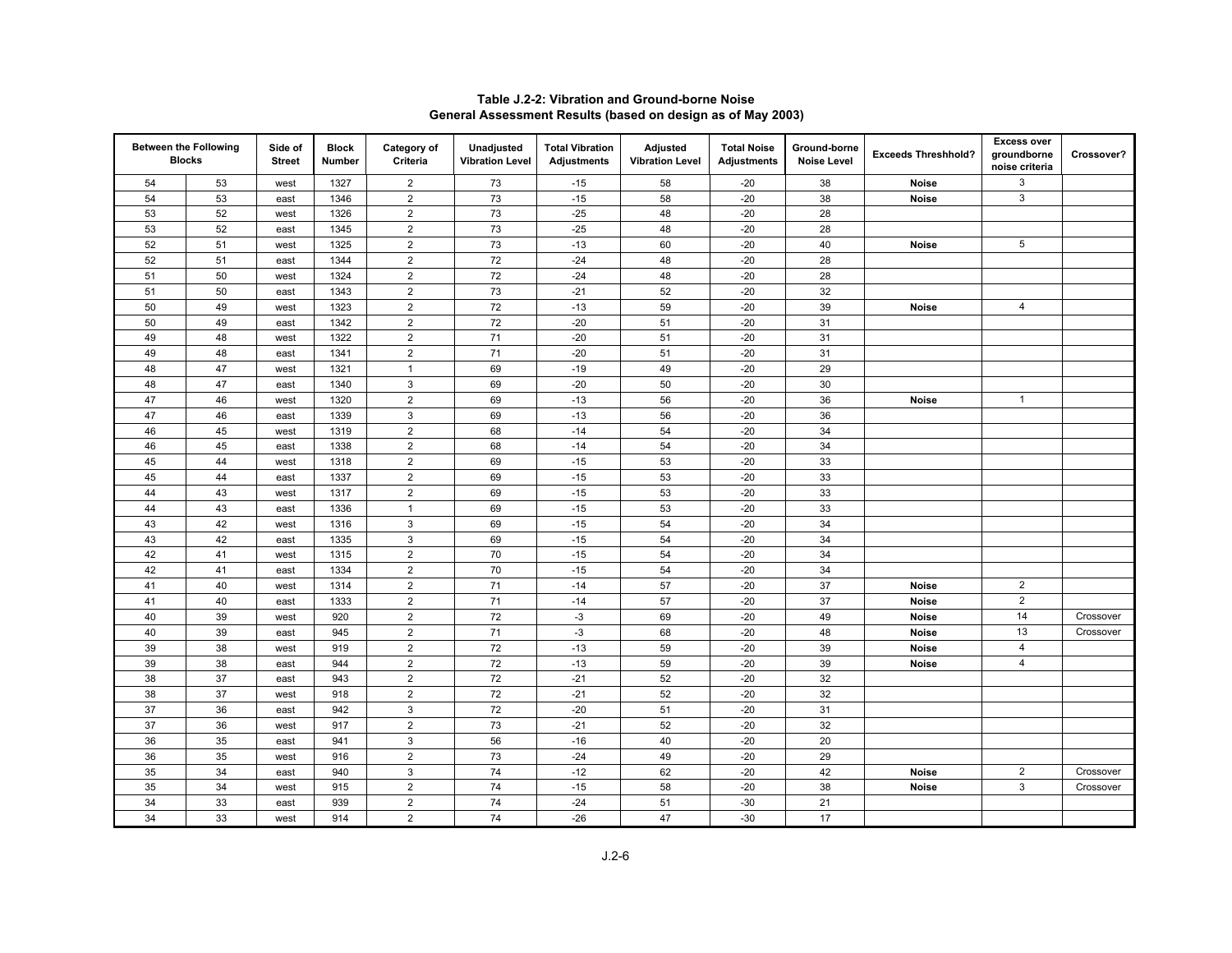| <b>Between the Following</b> | <b>Blocks</b> | Side of<br><b>Street</b> | <b>Block</b><br>Number | Category of<br>Criteria | Unadjusted<br><b>Vibration Level</b> | <b>Total Vibration</b><br><b>Adjustments</b> | Adjusted<br><b>Vibration Level</b> | <b>Total Noise</b><br><b>Adjustments</b> | Ground-borne<br><b>Noise Level</b> | <b>Exceeds Threshhold?</b> | <b>Excess over</b><br>groundborne<br>noise criteria | Crossover? |
|------------------------------|---------------|--------------------------|------------------------|-------------------------|--------------------------------------|----------------------------------------------|------------------------------------|------------------------------------------|------------------------------------|----------------------------|-----------------------------------------------------|------------|
| 33                           | 32            | east                     | 936                    | $\overline{2}$          | 68                                   | $-22$                                        | 46                                 | $-20$                                    | 26                                 |                            |                                                     |            |
| 33                           | 32            | west                     | 913                    | $\mathbf 2$             | 73                                   | $-23$                                        | 50                                 | $-20$                                    | 30                                 |                            |                                                     |            |
| 32                           | 31            | east                     | 936                    | $\overline{2}$          | 67                                   | $-23$                                        | 44                                 | $-20$                                    | 24                                 |                            |                                                     |            |
| 32                           | 31            | west                     | 912                    | $\mathbf 2$             | 73                                   | $-22$                                        | 51                                 | $-20$                                    | 31                                 |                            |                                                     |            |
| 31                           | 30            | east                     | 936                    | $\overline{2}$          | 68                                   | $-22$                                        | 46                                 | $-20$                                    | 26                                 |                            |                                                     |            |
| 31                           | 30            | west                     | 911                    | $\overline{2}$          | 71                                   | $-20$                                        | 51                                 | $-20$                                    | 31                                 |                            |                                                     |            |
| 30                           | 29            | east                     | 935                    | $\mathbf{1}$            | 71                                   | $-20$                                        | 50                                 | $-20$                                    | 30                                 |                            |                                                     |            |
| 30                           | 29            | west                     | 910                    | $\mathbf{3}$            | 70                                   | $-23$                                        | 47                                 | $-20$                                    | 27                                 |                            |                                                     |            |
| 29                           | 28            | east                     | 934                    | $\mathbf{1}$            | 69                                   | $-20$                                        | 50                                 | $-20$                                    | 30                                 |                            |                                                     |            |
| 29                           | 28            | west                     | 909                    | $\mathbf 2$             | 69                                   | $-20$                                        | 50                                 | $-20$                                    | 30                                 |                            |                                                     |            |
| 28                           | 27            | east                     | 934                    | $\mathbf{1}$            | 69                                   | $-13$                                        | 56                                 | $-20$                                    | 36                                 |                            |                                                     |            |
| 28                           | 27            | west                     | 908                    | $\mathbf 2$             | 69                                   | $-13$                                        | 56                                 | $-20$                                    | 36                                 | <b>Noise</b>               | $\mathbf{1}$                                        |            |
| 27                           | 26            | east                     | 934                    | $\mathbf{1}$            | 68                                   | $-13$                                        | 55                                 | $-20$                                    | 35                                 |                            |                                                     |            |
| 27                           | 26            | west                     | 907                    | $\mathbf 2$             | 69                                   | $-13$                                        | 56                                 | $-20$                                    | 36                                 | <b>Noise</b>               | $\mathbf{1}$                                        |            |
| 26                           | 25            | east                     | 931                    | $\overline{2}$          | 67                                   | $-23$                                        | 44                                 | $-20$                                    | 24                                 |                            |                                                     |            |
| 26                           | 25            | west                     | 906                    | $\overline{2}$          | 68                                   | $-14$                                        | 54                                 | $-20$                                    | 34                                 |                            |                                                     |            |
| 25                           | 24            | east                     | 930                    | $\mathbf 2$             | 68                                   | $-25$                                        | 43                                 | $-20$                                    | 23                                 |                            |                                                     |            |
| 25                           | 24            | west                     | 905                    | $\mathbf 2$             | 68                                   | $-22$                                        | 47                                 | $-20$                                    | 27                                 |                            |                                                     |            |
| 24                           | 23            | east                     | 929                    | $\mathbf 2$             | 68                                   | $-24$                                        | 43                                 | $-20$                                    | 23                                 |                            |                                                     |            |
| 24                           | 23            | west                     | 904                    | $\overline{2}$          | 69                                   | $-15$                                        | 54                                 | $-20$                                    | 34                                 |                            |                                                     |            |
| 23                           | 22            | east                     | 928                    | $\overline{2}$          | 68                                   | $-14$                                        | 54                                 | $-20$                                    | 34                                 |                            |                                                     |            |
| 23                           | 22            | west                     | 903                    | $\overline{2}$          | 69                                   | $-14$                                        | 55                                 | $-20$                                    | 35                                 |                            |                                                     |            |
| 22                           | 21            | east                     | 927                    | $\mathbf 2$             | 68                                   | $-22$                                        | 46                                 | $-20$                                    | 26                                 |                            |                                                     |            |
| 22                           | 21            | west                     | 902                    | $\mathbf 2$             | 68                                   | $-19$                                        | 49                                 | $-20$                                    | 29                                 |                            |                                                     |            |
| 21                           | 20            | east                     | 926                    | $\mathbf{3}$            | 57                                   | $-16$                                        | 41                                 | $-20$                                    | 21                                 |                            |                                                     |            |
| 21                           | 20            | west                     | 901                    | $\mathbf 2$             | 68                                   | $-22$                                        | 46                                 | $-20$                                    | 26                                 |                            |                                                     |            |
| 20                           | 19            | east                     | 925                    | $\mathbf 2$             | 63                                   | $-20$                                        | 44                                 | $-20$                                    | 24                                 |                            |                                                     |            |
| 20                           | 19            | west                     | 900                    | $\overline{2}$          | 68                                   | $-19$                                        | 49                                 | $-20$                                    | 29                                 |                            |                                                     |            |
| 19                           | 18            | east                     | 924                    | $\overline{2}$          | 68                                   | $-22$                                        | 46                                 | $-20$                                    | 26                                 |                            |                                                     |            |
| 19                           | 18            | west                     | 899                    | $\overline{2}$          | 68                                   | $-19$                                        | 49                                 | $-20$                                    | 29                                 |                            |                                                     |            |
| 18                           | 17            | east                     | 923                    | $\mathbf{1}$            | 67                                   | $-13$                                        | 54                                 | $-20$                                    | 34                                 |                            |                                                     |            |
| 18                           | 17            | west                     | 898                    | $\mathbf{1}$            | 68                                   | $-13$                                        | 55                                 | $-20$                                    | 35                                 |                            |                                                     |            |
| 17                           | 16            | east                     | 922                    | $\mathsf 3$             | 57                                   | $-13$                                        | 44                                 | $-20$                                    | 24                                 |                            |                                                     |            |
| 17                           | 16            | west                     | 897                    | 3                       | 57                                   | $-13$                                        | 44                                 | $-20$                                    | 24                                 |                            |                                                     |            |
| 16                           | 15            | east                     | 922                    | 3                       | 57                                   | $-16$                                        | 41                                 | $-20$                                    | 21                                 |                            |                                                     |            |
| 16                           | 15            | west                     | 897                    | $\mathbf{3}$            | 57                                   | $-16$                                        | 41                                 | $-20$                                    | 21                                 |                            |                                                     |            |
| 15                           | 14            | east                     | 921                    | 3                       | 67                                   | $-23$                                        | 44                                 | $-20$                                    | 24                                 |                            |                                                     |            |
| 15                           | 14            | west                     | 896                    | $\overline{2}$          | 68                                   | $-20$                                        | 48                                 | $-20$                                    | 28                                 |                            |                                                     |            |
| 14                           | 13            | east                     | 455                    | $\mathsf 3$             | 68                                   | $-22$                                        | 46                                 | $-20$                                    | 26                                 |                            |                                                     |            |
| 14                           | 13            | west                     | 469                    | $\mathbf 2$             | 68                                   | $-21$                                        | 46                                 | $-20$                                    | 26                                 |                            |                                                     |            |
| 13                           | 12            | east                     | 454                    | $\mathbf 2$             | 68                                   | $-22$                                        | 46                                 | $-20$                                    | 26                                 |                            |                                                     |            |
| 13                           | 12            | west                     | 468                    | $\overline{2}$          | 68                                   | $-22$                                        | 47                                 | $-20$                                    | 27                                 |                            |                                                     |            |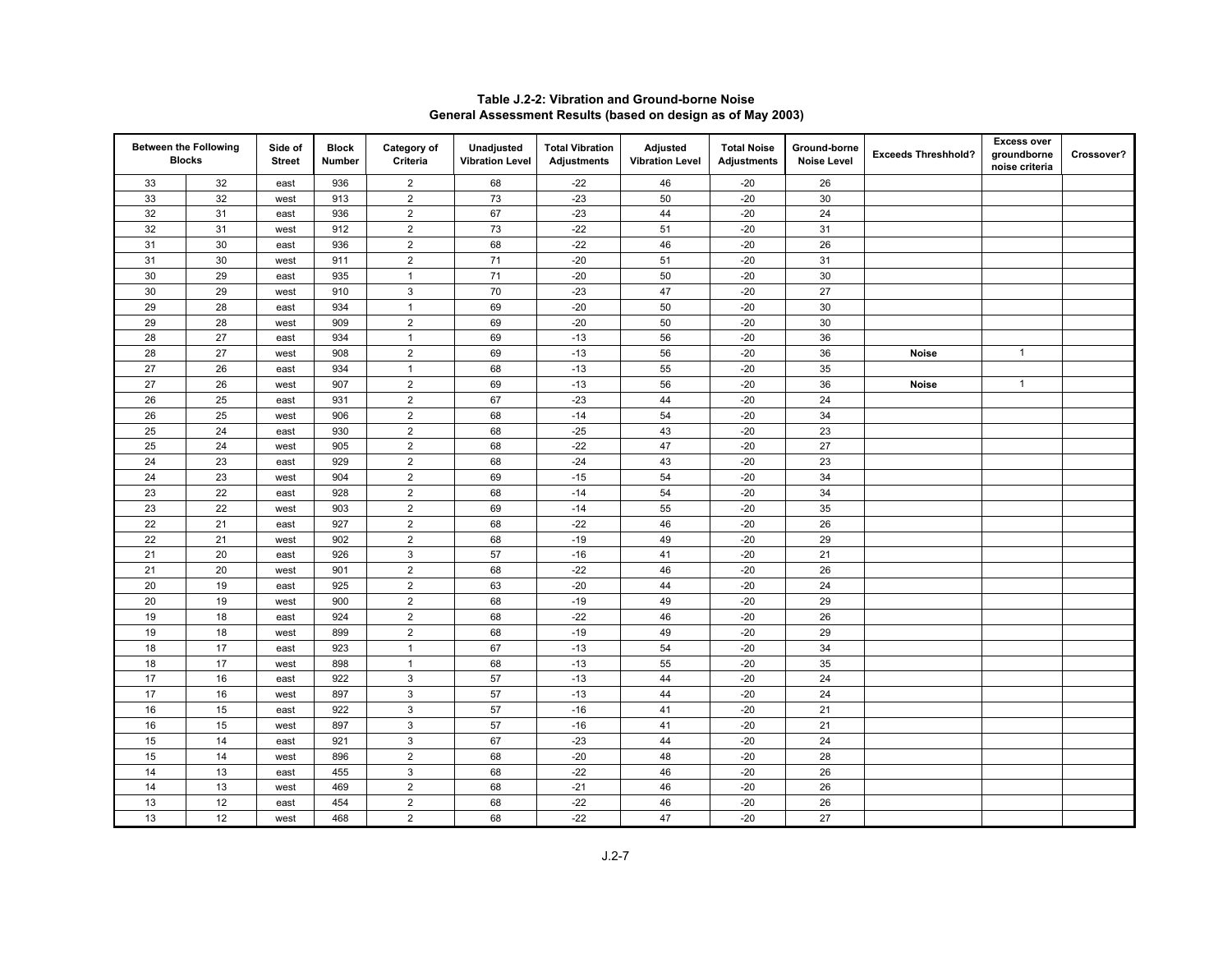|                | <b>Between the Following</b><br><b>Blocks</b> | Side of<br><b>Street</b> | <b>Block</b><br>Number | Category of<br>Criteria | Unadjusted<br><b>Vibration Level</b> | <b>Total Vibration</b><br><b>Adjustments</b> | Adjusted<br><b>Vibration Level</b> | <b>Total Noise</b><br><b>Adjustments</b> | Ground-borne<br><b>Noise Level</b> | <b>Exceeds Threshhold?</b> | <b>Excess over</b><br>groundborne<br>noise criteria | Crossover? |
|----------------|-----------------------------------------------|--------------------------|------------------------|-------------------------|--------------------------------------|----------------------------------------------|------------------------------------|------------------------------------------|------------------------------------|----------------------------|-----------------------------------------------------|------------|
| 12             | 11                                            | east                     | 453                    | $\overline{2}$          | 68                                   | $-20$                                        | 48                                 | $-20$                                    | 28                                 |                            |                                                     |            |
| 12             | 11                                            | west                     | 467                    | $\sqrt{2}$              | 68                                   | $-20$                                        | 48                                 | $-20$                                    | 28                                 |                            |                                                     |            |
| 11             | 10                                            | east                     | 452                    | $\overline{2}$          | 68                                   | $-4$                                         | 64                                 | $-20$                                    | 44                                 | <b>Noise</b>               | 9                                                   | Crossover  |
| 11             | 10                                            | west                     | 466                    | $\mathbf{3}$            | 65                                   | $-12$                                        | 53                                 | $-20$                                    | 33                                 |                            |                                                     | Crossover  |
| 10             | 9                                             | east                     | 451                    | $\overline{2}$          | 68                                   | $-20$                                        | 48                                 | $-20$                                    | 28                                 |                            |                                                     |            |
| 10             | 9                                             | west                     | 465                    | $\overline{2}$          | 68                                   | $-20$                                        | 48                                 | $-20$                                    | 28                                 |                            |                                                     |            |
| $\overline{9}$ | 8                                             | east                     | 450                    | $\overline{2}$          | 68                                   | $-23$                                        | 45                                 | $-20$                                    | 25                                 |                            |                                                     |            |
| 9              | 8                                             | west                     | 464                    | $\mathbf{1}$            | 68                                   | $-20$                                        | 48                                 | $-20$                                    | 28                                 |                            |                                                     |            |
| 8              | $\overline{7}$                                | east                     | 449                    | $\mathbf{1}$            | 69                                   | $-21$                                        | 48                                 | $-20$                                    | 28                                 |                            |                                                     |            |
| 8              | $\overline{7}$                                | west                     | 463                    | $\overline{2}$          | 69                                   | $-21$                                        | 48                                 | $-20$                                    | 28                                 |                            |                                                     |            |
| $\overline{7}$ | 6                                             | east                     | 448                    | $\sqrt{2}$              | 69                                   | $-21$                                        | 49                                 | $-20$                                    | 29                                 |                            |                                                     |            |
| $\overline{7}$ | 6                                             | west                     | 462                    | $\overline{2}$          | 69                                   | $-21$                                        | 49                                 | $-20$                                    | 29                                 |                            |                                                     |            |
| 6              | 5                                             | east                     | 447                    | $\overline{2}$          | 71                                   | $-21$                                        | 49                                 | $-20$                                    | 29                                 |                            |                                                     |            |
| 6              | 5                                             | west                     | 461                    | $\overline{2}$          | $71$                                 | $-21$                                        | 49                                 | $-20$                                    | 29                                 |                            |                                                     |            |
| $\overline{5}$ | $\overline{4}$                                | east                     | 446                    | $\overline{2}$          | 71                                   | $-21$                                        | 50                                 | $-20$                                    | 30                                 |                            |                                                     |            |
| $\sqrt{5}$     | $\overline{4}$                                | west                     | 460                    | $\overline{2}$          | 71                                   | $-21$                                        | 50                                 | $-20$                                    | 30                                 |                            |                                                     |            |
| 4              | 3                                             | east                     | 445                    | $\boldsymbol{2}$        | $71$                                 | $-23$                                        | 48                                 | $-20$                                    | 28                                 |                            |                                                     |            |
| $\overline{4}$ | 3                                             | west                     | 459                    | $\mathbf{1}$            | 71                                   | $-23$                                        | 48                                 | $-20$                                    | 28                                 |                            |                                                     |            |
| 3              | $\overline{2}$                                | east                     | 444                    | $\sqrt{2}$              | 71                                   | $-26$                                        | 45                                 | $-30$                                    | 15                                 |                            |                                                     |            |
| 3              | $\overline{2}$                                | west                     | 458                    | $\overline{2}$          | 71                                   | $-23$                                        | 48                                 | $-30$                                    | 18                                 |                            |                                                     |            |
| $\overline{2}$ | $\mathbf{1}$                                  | east                     | 443                    | $\overline{2}$          | $71$                                 | $-23$                                        | 48                                 | $-30$                                    | 18                                 |                            |                                                     |            |
| $\overline{2}$ | $\overline{1}$                                | west                     | 457                    | $\overline{2}$          | 70                                   | $-25$                                        | 45                                 | $-30$                                    | 15                                 |                            |                                                     |            |
| $\mathbf{1}$   | Houston                                       | east                     | 442                    | $\overline{2}$          | 70                                   | $-21$                                        | 49                                 | $-30$                                    | 19                                 |                            |                                                     |            |
| $\mathbf{1}$   | Houston                                       | west                     | 456                    | $\overline{2}$          | 70                                   | $-24$                                        | 46                                 | $-30$                                    | 16                                 |                            |                                                     |            |
| Houston        | Stanton                                       | east                     | 420                    | $\mathbf{3}$            | 63                                   | $-6$                                         | 57                                 | $-30$                                    | 27                                 |                            |                                                     |            |
| Houston        | Stanton                                       | west                     | 427                    | $\boldsymbol{2}$        | 63                                   | $-3$                                         | 60                                 | $-30$                                    | 30                                 |                            |                                                     |            |
| Stanton        | Rivington                                     | east                     | 420                    | $\sqrt{3}$              | 68                                   | -8                                           | 59                                 | $-30$                                    | 29                                 |                            |                                                     |            |
| Stanton        | Rivington                                     | west                     | 426                    | $\overline{2}$          | 63                                   | $-3$                                         | 60                                 | $-30$                                    | 30                                 |                            |                                                     |            |
| Rivington      | Delancey                                      | east                     | 420                    | $\mathbf{3}$            | 70                                   | -9                                           | 61                                 | $-30$                                    | 31                                 |                            |                                                     |            |
| Rivington      | Delancey                                      | west                     | 425                    | $\overline{2}$          | 67                                   | $-5$                                         | 62                                 | $-30$                                    | 32                                 |                            |                                                     |            |
| Delancey       | <b>Broome</b>                                 | east                     | 419                    | $\mathbf{3}$            | 59                                   | $-3$                                         | 56                                 | $-30$                                    | 26                                 |                            |                                                     |            |
| Delancey       | <b>Broome</b>                                 | west                     | 424                    | $\sqrt{2}$              | 71                                   | -6                                           | 65                                 | $-30$                                    | 35                                 |                            |                                                     |            |
| <b>Broome</b>  | Grand                                         | east                     | 418                    | $\sqrt{3}$              | 70                                   | $-15$                                        | 54                                 | $-30$                                    | 24                                 |                            |                                                     |            |
| <b>Broome</b>  | Grand                                         | west                     | 423                    | $\overline{2}$          | 71                                   | $-16$                                        | 55                                 | $-30$                                    | 25                                 |                            |                                                     |            |
| Grand          | Hester                                        | east                     | 302                    | $\mathbf{3}$            | 59                                   | -9                                           | 50                                 | $-30$                                    | 20                                 |                            |                                                     |            |
| Grand          | Hester                                        | west                     | 304                    | $\overline{2}$          | 71                                   | $-13$                                        | 58                                 | $-30$                                    | 28                                 |                            |                                                     |            |
| Hester         | Canal                                         | east                     | 302                    | 3                       | 69                                   | -9                                           | 60                                 | $-30$                                    | 30                                 |                            |                                                     |            |
| Hester         | Canal                                         | west                     | 303                    | $\overline{2}$          | 71                                   | -6                                           | 64                                 | $-30$                                    | 34                                 |                            |                                                     |            |
| Canal          | Division                                      | east                     | 292                    | $\sqrt{3}$              | 70                                   | $-9$                                         | 61                                 | $-30$                                    | 31                                 |                            |                                                     |            |
| Canal          | Division                                      | west                     | 289                    | $\mathbf{3}$            | 70                                   | -9                                           | 61                                 | $-30$                                    | 31                                 |                            |                                                     |            |
| Division       | Worth                                         | east                     | 161                    | 3                       | 73                                   | $-16$                                        | 56                                 | $-30$                                    | 26                                 |                            |                                                     |            |
| Division       | Worth                                         | west                     | 162                    | $\overline{2}$          | 72                                   | $-13$                                        | 59                                 | $-30$                                    | 29                                 |                            |                                                     |            |